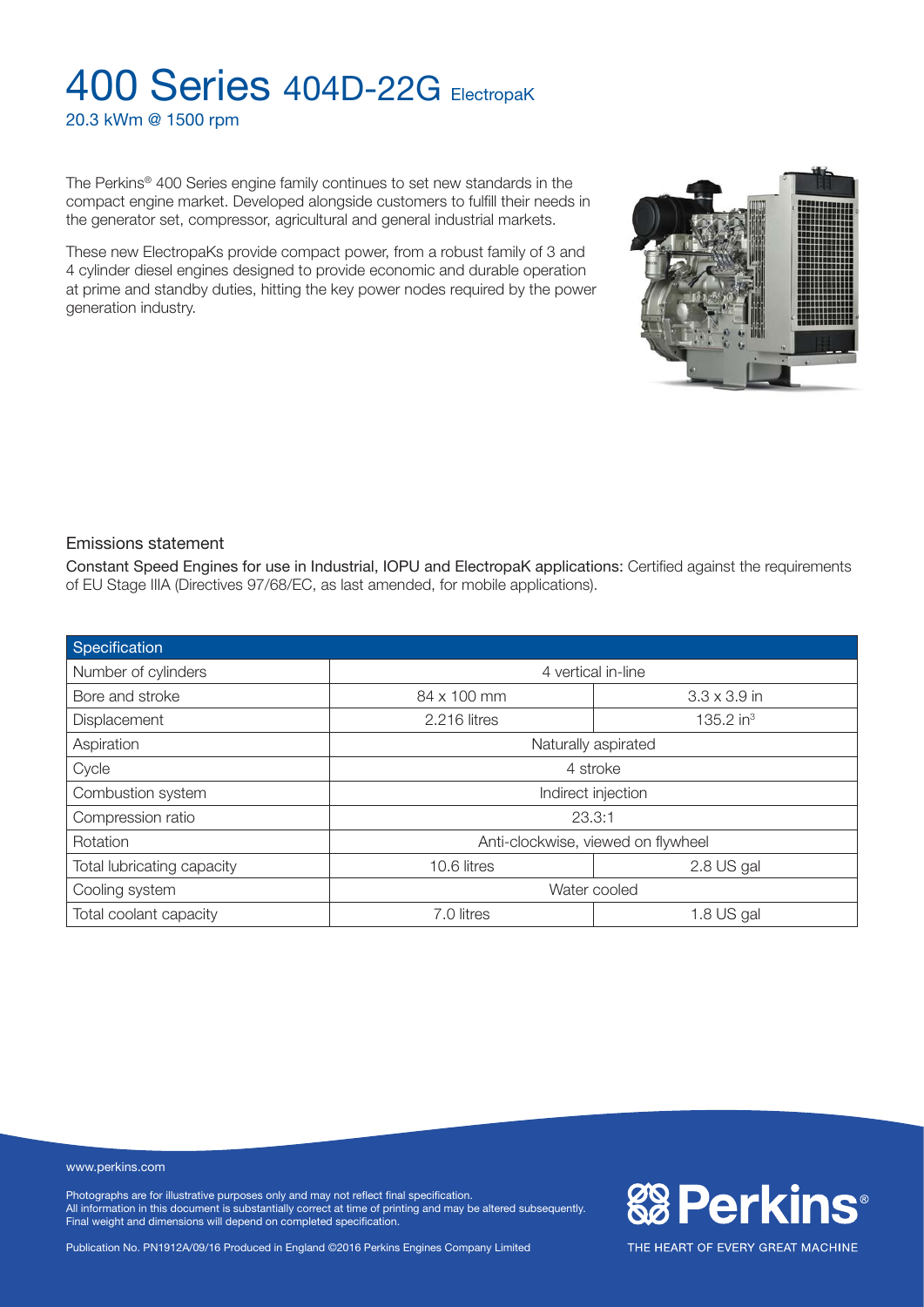20.3 kWm @ 1500 rpm

#### Features and benefits

#### Powered by your needs

• The 404D-22G ElectropaK is a powerful but quiet 2.2 litre naturally aspirated 4-cylinder compact package

#### Compact, clean, efficient power

• Design features on the 400D range of ElectropaKs ensures clean rapid starting in all conditions whilst delivering impressive performance with low operating costs in a small, efficient package size

#### Lower operating costs

- Approved for operation on biodiesel\* concentrations of up to 20%
- Oil and filter changes are 500 hours, dependent on load factor
- Engine durability and reliability, the warranty offering and ease of installation combine to drive down the cost of ownership

#### Long-term power solution

• The 400D range of ElectropaKs has been designed to fully comply with stringent EU emissions regulations, providing an emissions compliant power solution for the future

#### Product support

- <sup>l</sup> With highly trained Perkins distributors in thousands of communities in over 180 countries, you are never far away from expert product knowledge, genuine parts and a range of advanced diagnostic technology for keeping your engine in peak condition
- To find your local distributor: www.perkins.com/distributor

\*Subject to conformance with ASTM D6751 and EN14214

www.perkins.com

Photographs are for illustrative purposes only and may not reflect final specification. All information in this document is substantially correct at time of printing and may be altered subsequently. Final weight and dimensions will depend on completed specification.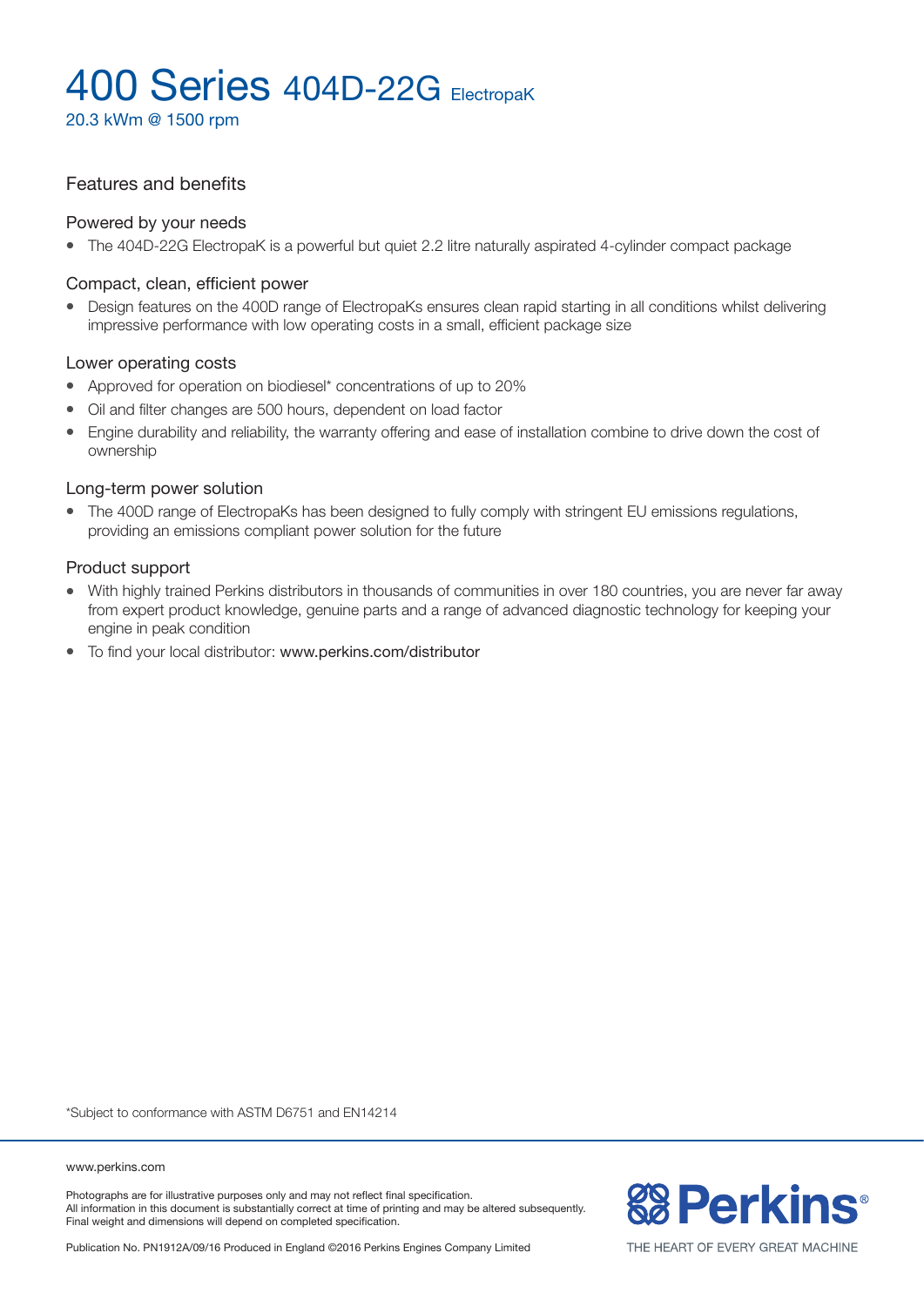20.3 kWm @ 1500 rpm

### Technical information

#### Air inlet

• Mounted air filter

#### Fuel system

- Mechanically governed cassette type fuel injection pump
- Split element fuel filter

#### Lubrication system

- Wet steel sump with filler and dipstick
- Spin-on full-flow lub oil filter

#### Cooling system

- Thermostatically-controlled system with belt driven coolant pump and pusher fan
- Mounted radiator, piping and guards

#### Electrical equipment

- 12 volt starter motor and 12 volt 65 amp alternator with DC output
- Oil pressure and coolant temperature switches
- 12 volt shut-off solenoid energised to run
- Glow plug cold start aid and heater/starter switch

#### Flywheel and housing

- High inertia flywheel to SAE J620 Size 71/2 Heavy
- Flywheel housing SAE 4 Long

#### **Mountings**

• Front and rear engine mounting bracket

#### Optional equipment

• Parts book

#### Option groups

A selection of optional items is available to enable you to prepare a specification precisely matched to your needs.

www.perkins.com

Photographs are for illustrative purposes only and may not reflect final specification. All information in this document is substantially correct at time of printing and may be altered subsequently. Final weight and dimensions will depend on completed specification.



Publication No. PN1912A/09/16 Produced in England ©2016 Perkins Engines Company Limited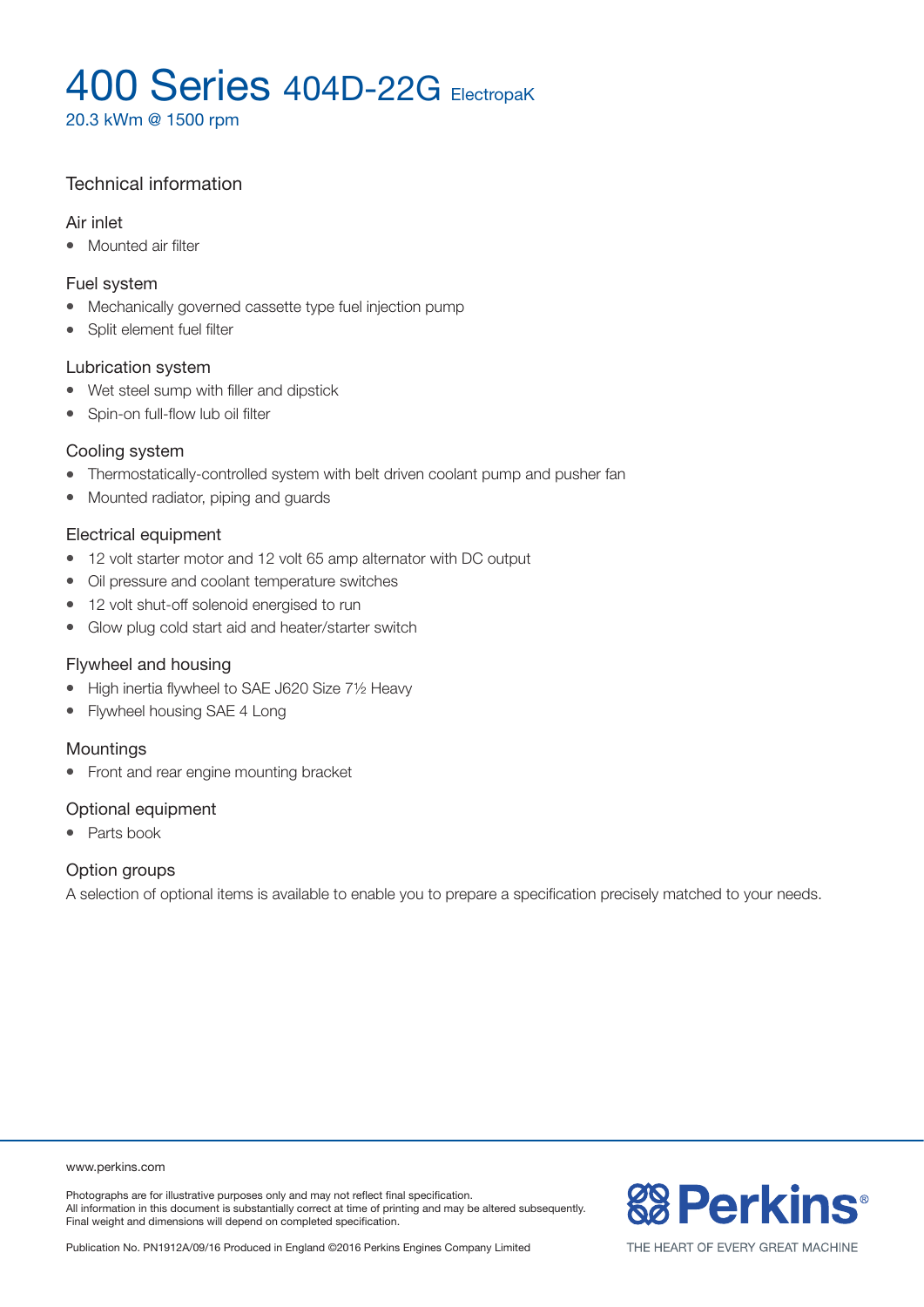20.3 kWm @ 1500 rpm



| Engine package weights and dimensions |        |           |  |  |  |
|---------------------------------------|--------|-----------|--|--|--|
| Length                                | 948 mm | 37.3 in   |  |  |  |
| Width                                 | 498 mm | $19.6$ in |  |  |  |
| Height                                | 841 mm | 33.1 in   |  |  |  |
| Weight (dry)                          | 242 kg | 533 lb    |  |  |  |

www.perkins.com

Photographs are for illustrative purposes only and may not reflect final specification. All information in this document is substantially correct at time of printing and may be altered subsequently. Final weight and dimensions will depend on completed specification.

**& Perkins®** 

Publication No. PN1912A/09/16 Produced in England ©2016 Perkins Engines Company Limited